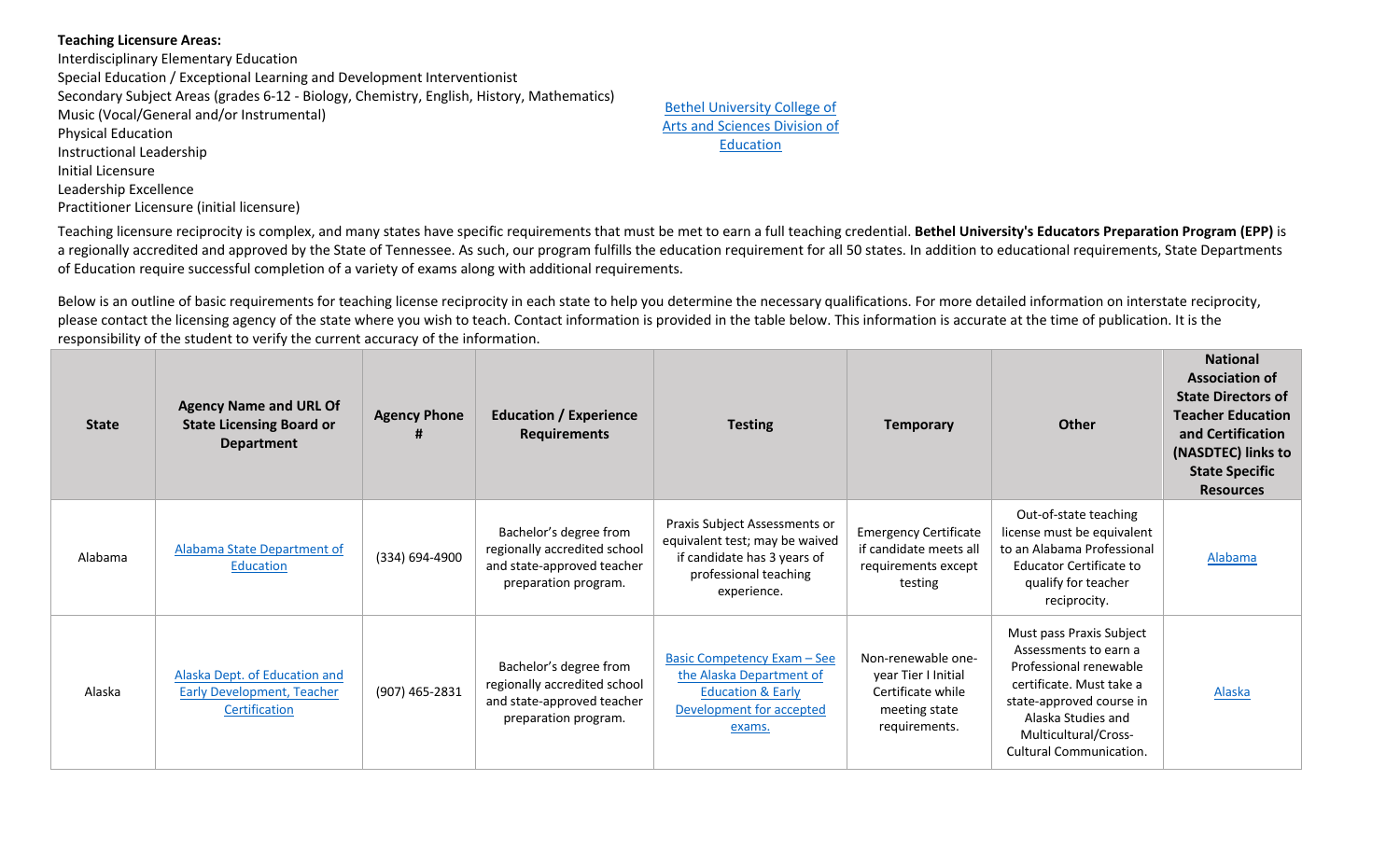| Arizona     | <b>Arizona State Board for Private</b><br><b>Postsecondary Education</b>                                             | (602) 542-5709     | Bachelor's degree from<br>regionally accredited school<br>and state-approved teacher<br>preparation program.                                                                               | <b>Professional and Subject</b><br>Knowledge exams - See the<br><b>Arizona Department of</b><br>Education for accepted exams.<br>May be waived with three<br>years of full-time teaching<br>experience.                                                | Reciprocity candidates<br>receive non-<br>renewable 3-Year<br><b>Reciprocal Provisional</b><br>Teaching Certificate;<br>converted to 6-Year<br>certificate after two<br>years of successful<br>teaching in Arizona<br>and meeting state<br>requirements. | Candidates must take<br>state-approved courses in<br>the Arizona and US<br>Constitutions or pass an<br>equivalency exam to<br>upgrade to a standard<br>teaching certificate. | Arizona         |
|-------------|----------------------------------------------------------------------------------------------------------------------|--------------------|--------------------------------------------------------------------------------------------------------------------------------------------------------------------------------------------|--------------------------------------------------------------------------------------------------------------------------------------------------------------------------------------------------------------------------------------------------------|----------------------------------------------------------------------------------------------------------------------------------------------------------------------------------------------------------------------------------------------------------|------------------------------------------------------------------------------------------------------------------------------------------------------------------------------|-----------------|
| Arkansas    | <b>Arkansas Department of</b><br>Education                                                                           | (501) 682-4475     | Bachelor's degree from<br>regionally accredited school<br>and state-approved teacher<br>preparation program.                                                                               | Basic skills, content area, and<br>pedagogy testing for the<br>certificate held. Waived with<br>three years of teaching<br>experience or comparable<br>certification from the National<br><b>Board for Professional</b><br>Teaching Standards (NBPTS). | Provisional license for<br>reciprocal teacher<br>certification<br>candidates who meet<br>all requirements<br>except Content or<br>Pedagogy testing.                                                                                                      | <b>Endorsements in Early</b><br>Childhood, Elementary<br>Education, Middle<br>Childhood, or Secondary<br>Social Studies require<br>approved course in<br>Arkansas History.   | <b>Arkansas</b> |
| California  | <b>California Department of</b><br>Education                                                                         | (916)-319-0800     | Bachelor's degree from<br>regionally accredited school<br>and state-approved teacher<br>preparation program.                                                                               | California's Basic Skills test                                                                                                                                                                                                                         | Preliminary certificate<br>if all requirements<br>except testing are<br>met.                                                                                                                                                                             | Candidates with less than 2<br>years of experience must<br>complete an approved<br>teacher induction program.                                                                | California      |
| Colorado    | <b>Colorado Department of</b><br>Education                                                                           | $(303) 866 - 6600$ | Bachelor's degree from<br>regionally accredited school<br>and state-approved teacher<br>preparation program.                                                                               | <b>PLACE or Praxis Subject</b><br>Assessments in select areas<br>required; waived with 3 years<br>full-time teaching experience.                                                                                                                       | No                                                                                                                                                                                                                                                       |                                                                                                                                                                              | Colorado        |
| Connecticut | <b>Connecticut State Department of</b><br><b>Education, Bureau of Educator</b><br><b>Standards and Certification</b> | (860) 713-6969     | Bachelor's degree from a<br>regionally accredited school<br>and state-approved teacher<br>preparation program.<br>Teacher preparation waived<br>with 30 months of full-time<br>experience. | <b>Praxis Core and Praxis Subject</b><br>Assessments in content area<br>required.                                                                                                                                                                      | Interim certificate if<br>candidates meet all<br>criteria except Praxis<br>exams.                                                                                                                                                                        |                                                                                                                                                                              | Connecticut     |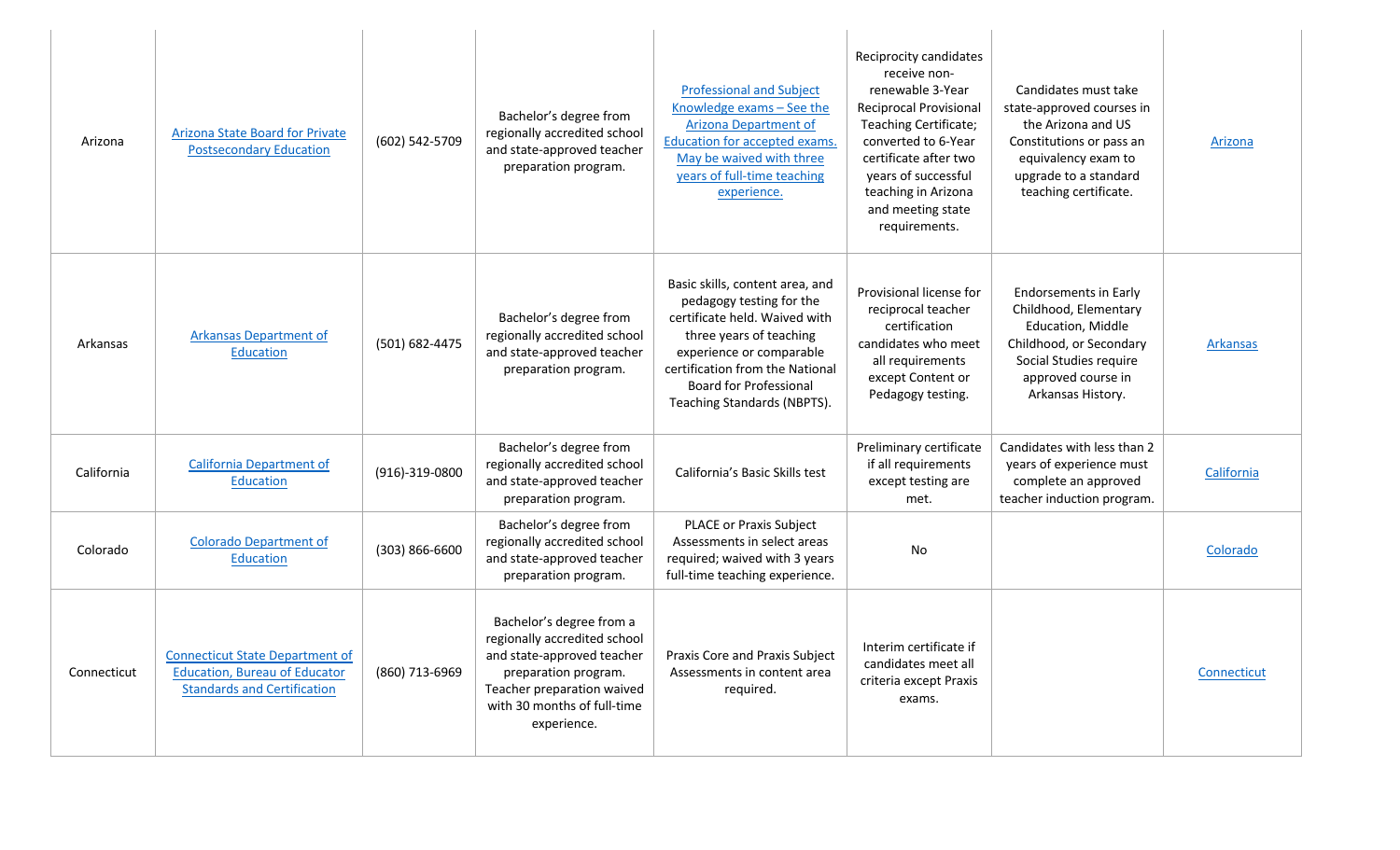| <b>Delaware</b>         | <b>Delaware Department of</b><br>Education           | (302) 735-4000 | Bachelor's degree from a<br>regionally accredited school                                                                                                                                                                                                         | <b>Based on credentials</b><br>evaluation. Praxis CORE or<br><b>Praxis Subject Assessments</b><br>may be required after review.                                               | No                                                                                                                                       |                                                                                                      | <b>Delaware</b>             |
|-------------------------|------------------------------------------------------|----------------|------------------------------------------------------------------------------------------------------------------------------------------------------------------------------------------------------------------------------------------------------------------|-------------------------------------------------------------------------------------------------------------------------------------------------------------------------------|------------------------------------------------------------------------------------------------------------------------------------------|------------------------------------------------------------------------------------------------------|-----------------------------|
| District of<br>Columbia | <b>District of Columbia Public</b><br><b>Schools</b> | (202) 442-5885 | Bachelor's degree from a<br>regionally accredited school<br>and state-approved teacher<br>preparation program.<br>Teacher preparation waived<br>with 30 months of full-time<br>experience.                                                                       | Comparable basic skills,<br>content, and pedagogy exams.                                                                                                                      | No                                                                                                                                       | Teaching license must be<br>equivalent to DC's Level II.                                             | <b>District of Columbia</b> |
| Florida                 | <b>Florida Department of Education</b>               | (800) 445-6739 | Bachelor's degree from a<br>regionally accredited school.                                                                                                                                                                                                        | Comparable basic knowledge,<br>content, and pedagogy exams.                                                                                                                   | Temporary certificate<br>in area of bachelor's<br>degree major if basic<br>knowledge or<br>pedagogy exam<br>requirements are not<br>met. | Teaching license must be<br>equivalent to Florida<br>Professional Certificate.                       | Florida                     |
| Georgia                 | <b>Georgia Professional Standards</b><br>Commission  | (404) 232-2500 | Bachelor's degree from<br>regionally accredited school<br>and state-approved teacher<br>preparation program.                                                                                                                                                     | Georgia Assessments for the<br><b>Certification of Educators</b><br>required if less than 5 years<br>experience or who have not<br>previously passed a content<br>assessment. | No                                                                                                                                       | Teaching license must be<br>Professional or equivalent;<br>temporary or provisional<br>not accepted. | Georgia                     |
| Hawaii                  | Hawaii Teacher Standards Board                       | (808) 586-2600 | Bachelor's degree from<br>regionally accredited school<br>and state-approved teacher<br>preparation program. 3 out<br>of last 5 years full-time<br>teaching experience<br>required for Standard<br>certificate based on<br>reciprocal teaching<br>certification. | Content knowledge exam<br>required if candidate does not<br>have a bachelor's degree in<br>endorsement area sought.                                                           | Provisional certificate<br>if experience<br>requirements are not<br>met.                                                                 | Content knowledge can<br>also be waived with NBPTS<br>certification or master's<br>degree.           | Hawaii                      |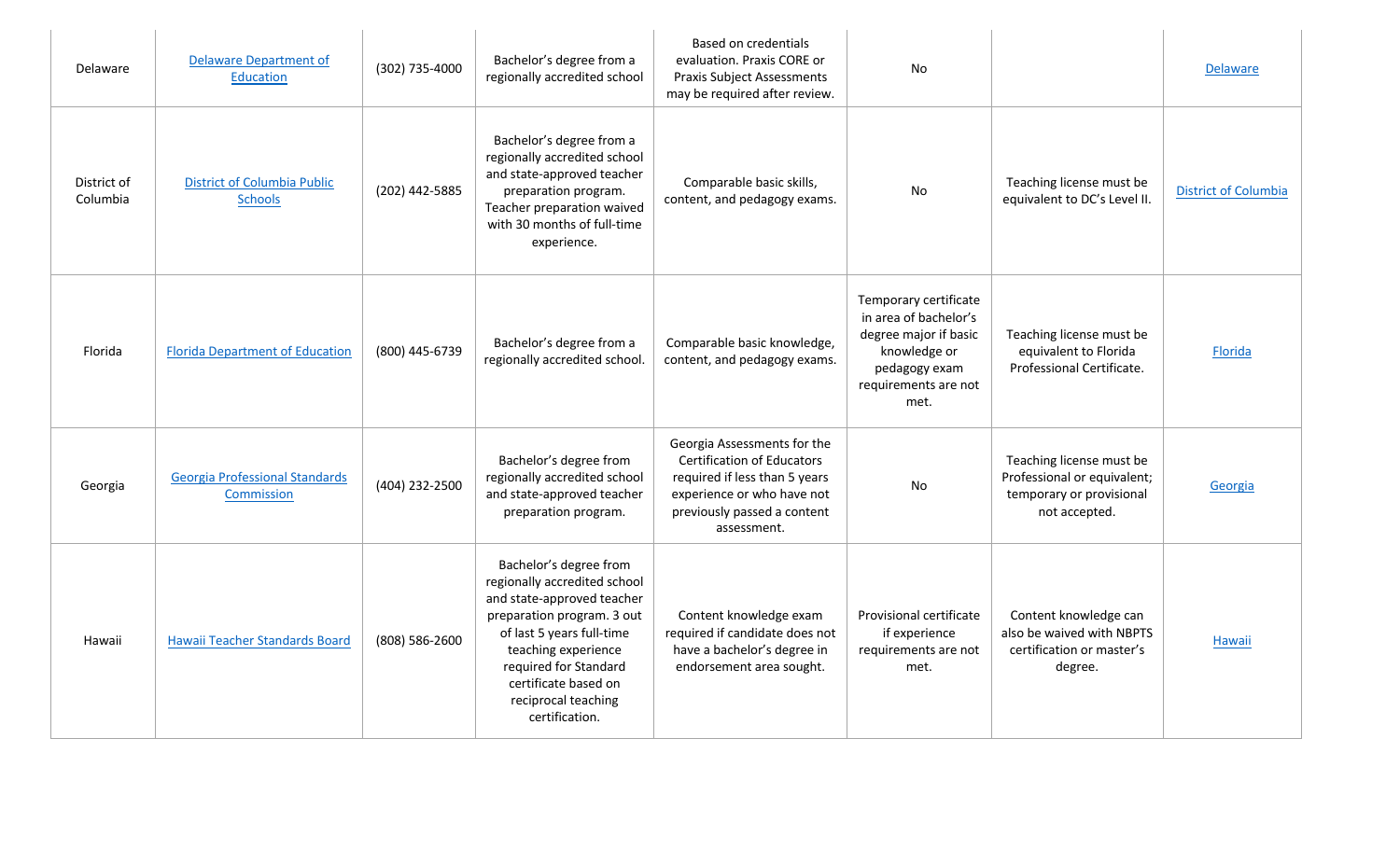| Idaho           | <b>Idaho State Department of</b><br><b>Education</b>                          | (208) 332-6800 | Bachelor's degree from<br>regionally accredited school.                                                      | <b>Praxis Subject Assessments</b><br>required unless hold bachelor's<br>degree in endorsement area.                                                                   | Interim certificate if<br>testing or coursework<br>requirements not met.                                   | Institutional<br>Recommendation from<br>accredited preparation<br>program required for any<br>candidate with less than 2<br>years of full-time teaching<br>experience.               | Idaho           |
|-----------------|-------------------------------------------------------------------------------|----------------|--------------------------------------------------------------------------------------------------------------|-----------------------------------------------------------------------------------------------------------------------------------------------------------------------|------------------------------------------------------------------------------------------------------------|--------------------------------------------------------------------------------------------------------------------------------------------------------------------------------------|-----------------|
| <b>Illinois</b> | Illinois State Board of Education                                             | (312) 814-2220 | Bachelor's degree from<br>regionally accredited school.                                                      | <b>Test of Academic Proficiency</b><br>and content-area tests<br>required if no equivalent out-<br>of-state exams passed.                                             | Provisional certificate<br>if missing testing or<br>state-specific<br>coursework.                          | Must have 32 hours of<br>content area coursework<br>and coursework in reading<br>and ESL/bilingual methods<br>for Professional certificate.                                          | <b>Illinois</b> |
| Indiana         | <b>Indiana Department of Education</b><br><b>Office of Educator Licensing</b> | (317) 232-9010 | Bachelor's degree from<br>regionally accredited school.                                                      | Indiana CORE Assessments and<br>Developmental/Pedagogy<br>exams required.                                                                                             | One-year reciprocal<br>teaching license if<br>missing testing or<br>coursework.                            | Expired out-of-state<br>teaching licenses are not<br>accepted. All candidates<br>must be certified in<br>CPR/AED/Heimlich and<br>suicide prevention for<br>professional certificate. | Indiana         |
| lowa            | <b>Iowa Department of Education</b>                                           | (515) 725-0101 | Bachelor's degree from<br>regionally accredited school<br>and state-approved teacher<br>preparation program. | Praxis Subject Assessments for<br>each subject to be taught.                                                                                                          | One-year exchange<br>(reciprocal teaching)<br>license if coursework<br>or testing<br>requirements not met. | Must complete human<br>relations coursework for<br>Initial license. Must have 6<br>college credits or teaching<br>experience in last five<br>years.                                  | lowa            |
| Kansas          | <b>Kansas State Department of</b><br><b>Education</b>                         | (785) 296-2288 | Bachelor's degree from<br>regionally accredited school<br>and teacher preparation<br>program.                | Content and pedagogy tests in<br>Kansas or comparable exams<br>completed in another state if<br>less than three years of<br>teaching experience in last six<br>years. | Yes, if testing<br>requirements are not<br>met.                                                            | Teacher preparation<br>program waived for<br>secondary teaching if<br>candidate has offer for hire<br>from a Kansas school.                                                          | <b>Kansas</b>   |
| Kentucky        | <b>Kentucky Department of</b><br><b>Education</b>                             | (502) 564-5789 | Bachelor's degree from<br>regionally accredited school<br>and state-approved teacher<br>preparation program. | <b>Praxis Subject Assessments</b><br>required if less than two years<br>of teaching experience in<br>endorsement area.                                                | No                                                                                                         | Reciprocity is not<br>recognized for out-of-state<br>certificates based on<br>testing only.                                                                                          | Kentucky        |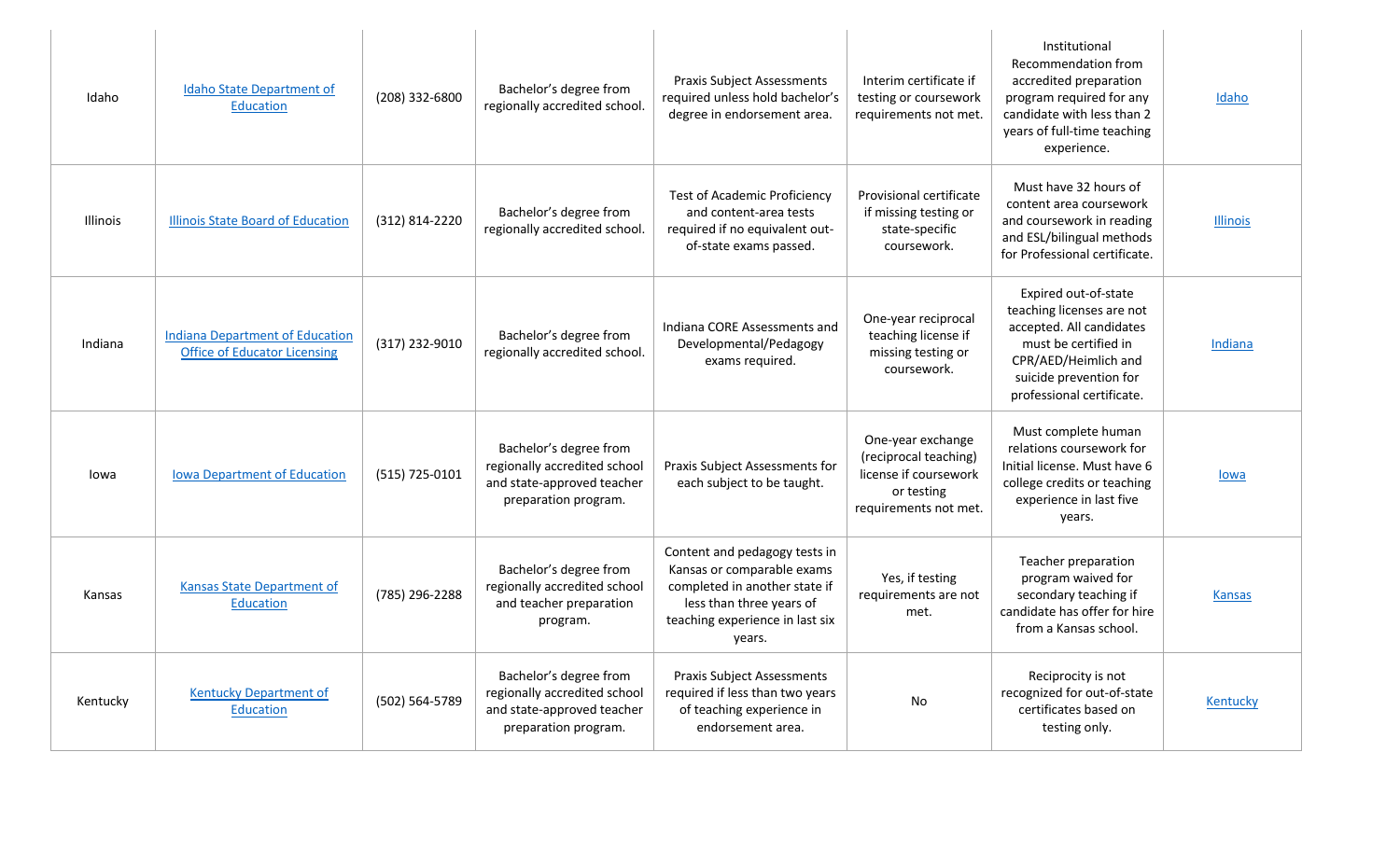| Louisiana     | Louisiana Department of<br><b>Education</b>                                                                              | (877) 453-2721 | Bachelor's degree from<br>regionally accredited school<br>and teacher preparation<br>program.                | Louisiana Praxis and NTE<br>exams are required for a Level<br>1 Professional Certificate;<br>waived with at least three<br>years of verified teaching<br>experience in another state or<br>one year of experience in<br>Louisiana with superintendent<br>recommendation. | Three-year out-of-<br>state certificate if<br>testing requirements<br>are not met.                                                                                        | If candidate has not taught<br>in the last five years, six<br>semester credits related to<br>endorsement area must be<br>completed before license<br>can be issued. | Louisiana          |
|---------------|--------------------------------------------------------------------------------------------------------------------------|----------------|--------------------------------------------------------------------------------------------------------------|--------------------------------------------------------------------------------------------------------------------------------------------------------------------------------------------------------------------------------------------------------------------------|---------------------------------------------------------------------------------------------------------------------------------------------------------------------------|---------------------------------------------------------------------------------------------------------------------------------------------------------------------|--------------------|
| Maine         | <b>Certification Office, Maine</b><br><b>Department of Education</b>                                                     | (207) 624-6603 | Bachelor's degree from<br>accredited school.                                                                 | Praxis Core and Praxis Subject<br>Assessments required in each<br>area of certification.                                                                                                                                                                                 | No                                                                                                                                                                        | Candidate should request<br>credential evaluation<br>before applying.                                                                                               | <b>Maine</b>       |
| Maryland      | <b>Maryland State Department of</b><br><b>Education</b>                                                                  | (410) 767-0100 | Bachelor's degree from<br>regionally accredited school<br>and state-approved teacher<br>preparation program. | Must show passing score on<br>comparable content exams<br>taken in another state.                                                                                                                                                                                        | Conditional certificate<br>if candidate has offer<br>for hire from a<br>Maryland school.                                                                                  | Candidate must request<br>credential evaluation<br>before applying for<br>reciprocal teacher<br>certification.                                                      | Maryland           |
| Massachusetts | <b>Massachusetts Department of</b><br><b>Elementary and Secondary</b><br><b>EducationOffice of Educator</b><br>Licensure | (781) 338-6600 | Bachelor's degree from<br>regionally accredited school<br>and state-approved teacher<br>preparation program. | Massachusetts Tests for<br><b>Educator Licensure (MTEL)</b><br>required. No other tests are<br>accepted.                                                                                                                                                                 | Temporary or<br>preliminary if<br>candidate teaches a<br>core subject but does<br>not qualify for<br>required Sheltered<br>English Language (SEI)<br>endorsement.         | Teacher preparation<br>program waived with three<br>years of teaching<br>experience under a valid<br>certificate in another state.                                  | Massachusetts      |
| Michigan      | Michigan Department of<br>Education                                                                                      | (833) 633-5788 | Bachelor's degree from<br>regionally accredited school<br>and state-approved teacher<br>preparation program. | Michigan Test for Teacher<br>Certification (MTTC) may be<br>required based on credentials<br>evaluation.                                                                                                                                                                 | <b>Temporary Teacher</b><br>Employment<br>Authorization if testing<br>requirements are not<br>met. Provisional<br>certificate after testing<br>requirements<br>satisfied. | Must teach for three years<br>on Provisional certificate to<br>earn Professional<br>certificate. Must have<br>current training in first aid<br>and CPR.             | Michigan           |
| Minnesota     | <b>Minnesota Department of</b><br>Education                                                                              | (651) 582-8200 | Bachelor's degree from<br>regionally accredited school<br>and state-approved teacher<br>preparation program. | Minnesota Teacher Licensing<br>Examinations (MTLE) required.<br>No other tests are accepted.                                                                                                                                                                             | Limited licensure if<br>testing or coursework<br>requirements not met.                                                                                                    | Minnesota Human<br>Relations coursework<br>required for five-year<br>license.                                                                                       | <b>Minnesota</b>   |
| Mississippi   | <b>Mississippi Department of</b><br>Education                                                                            | (601) 359-3513 | Bachelor's degree from<br>regionally accredited school<br>and state-approved teacher<br>preparation program. | Core subject test such as Praxis<br>Subject Assessments passed<br>for certification in issuing state.                                                                                                                                                                    | Two-year license if<br>testing requirements<br>not met.                                                                                                                   | Institutional<br>Recommendation required<br>for select endorsement<br>areas.                                                                                        | <b>Mississippi</b> |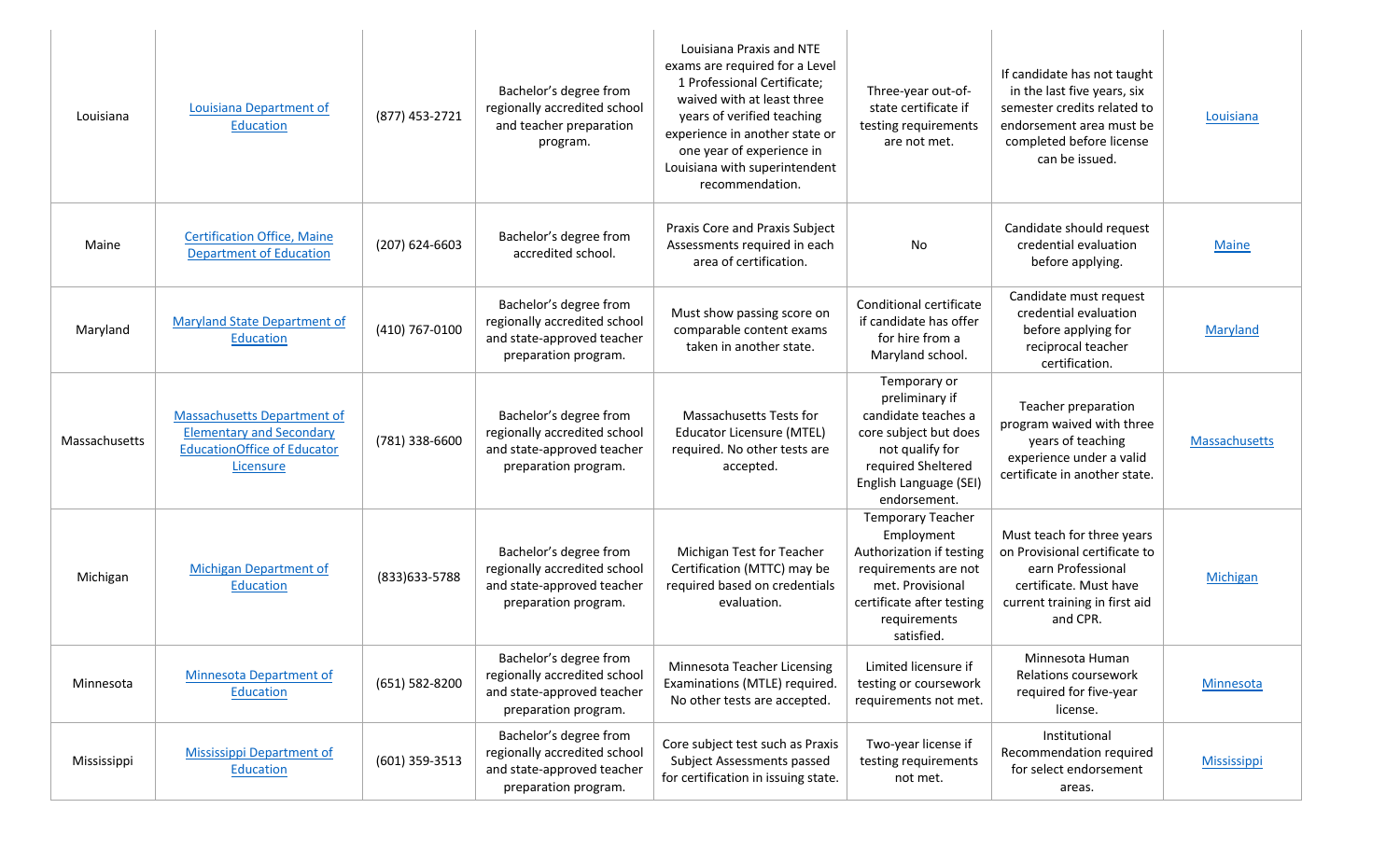| Missouri                | <b>Missouri Department of</b><br><b>Elementary and Secondary</b><br>Education        | (573) 751-4212 | Bachelor's degree from<br>regionally accredited school<br>and teacher preparation<br>program.                                                                     | Typically none - Missouri<br>transfers out-of-state licenses<br>to the closest in-state<br>equivalent under teacher<br>reciprocity.                                          | Based on equivalency.                                                                           | Institutional<br>Recommendation required<br>if out-of-state license has<br>expired. Must have college<br>GPA of 2.75 or above.                                                                                                    | Missouri             |
|-------------------------|--------------------------------------------------------------------------------------|----------------|-------------------------------------------------------------------------------------------------------------------------------------------------------------------|------------------------------------------------------------------------------------------------------------------------------------------------------------------------------|-------------------------------------------------------------------------------------------------|-----------------------------------------------------------------------------------------------------------------------------------------------------------------------------------------------------------------------------------|----------------------|
| Montana                 | <b>Montana Office of Public</b><br>Instruction                                       | (406) 444-2580 | Bachelor's degree from<br>regionally accredited school<br>and state-approved or<br>NCATE/CAEP accredited<br>teacher preparation<br>program.                       | <b>Praxis Subject Assessments</b><br>required.                                                                                                                               | Other temporary class<br>licenses issued based<br>on specific<br>deficiencies.                  | University<br>Recommendation<br>(Institutional<br>Recommendation) from<br>educator preparation<br>program required for<br>Standard license.                                                                                       | <b>Montana</b>       |
| Nebraska                | Nebraska Department of<br>Education                                                  | (402) 471-2295 | Bachelor's degree from<br>regionally accredited school<br>and teacher preparation<br>program.                                                                     | Praxis Core and Praxis Subject<br>Assessments required.                                                                                                                      | Temporary or<br>provisional certificate<br>if coursework or<br>testing requirements<br>not met. | Coursework in Human<br><b>Relations and Special</b><br>Education required for<br>regular teaching certificate.                                                                                                                    | Nebraska             |
| Nevada                  | <b>State of Nevada Board of</b><br><b>Education, Office of Educator</b><br>Licensure | (775) 687-9115 | Bachelor's degree from<br>regionally accredited school<br>and teacher preparation<br>program.                                                                     | Praxis Core, Praxis PLT, and<br><b>Praxis Subject Assessments</b><br>required. Candidate must also<br>pass exams in Nevada School<br>Law and Nevada and US<br>Constitutions. | No                                                                                              | All requests for reciprocity<br>are based on evaluation.                                                                                                                                                                          | Nevada               |
| <b>New</b><br>Hampshire | Division of Educator Support and<br>Higher Education, Bureau of<br>Credentialing     | (603) 271-2409 | Bachelor's degree from<br>regionally accredited school<br>and three years of<br>experience out of last seven<br>in an Interstate Certification<br>Contract state. | Praxis Core and Praxis Subject<br>Assessments required.                                                                                                                      | See other notes                                                                                 | Candidates who do not<br>meet experience<br>requirement or are not<br>transferring from an<br><b>Interstate Certification</b><br>Contract state may qualify<br>under equivalency or other<br>alternative certification<br>routes. | <b>New Hampshire</b> |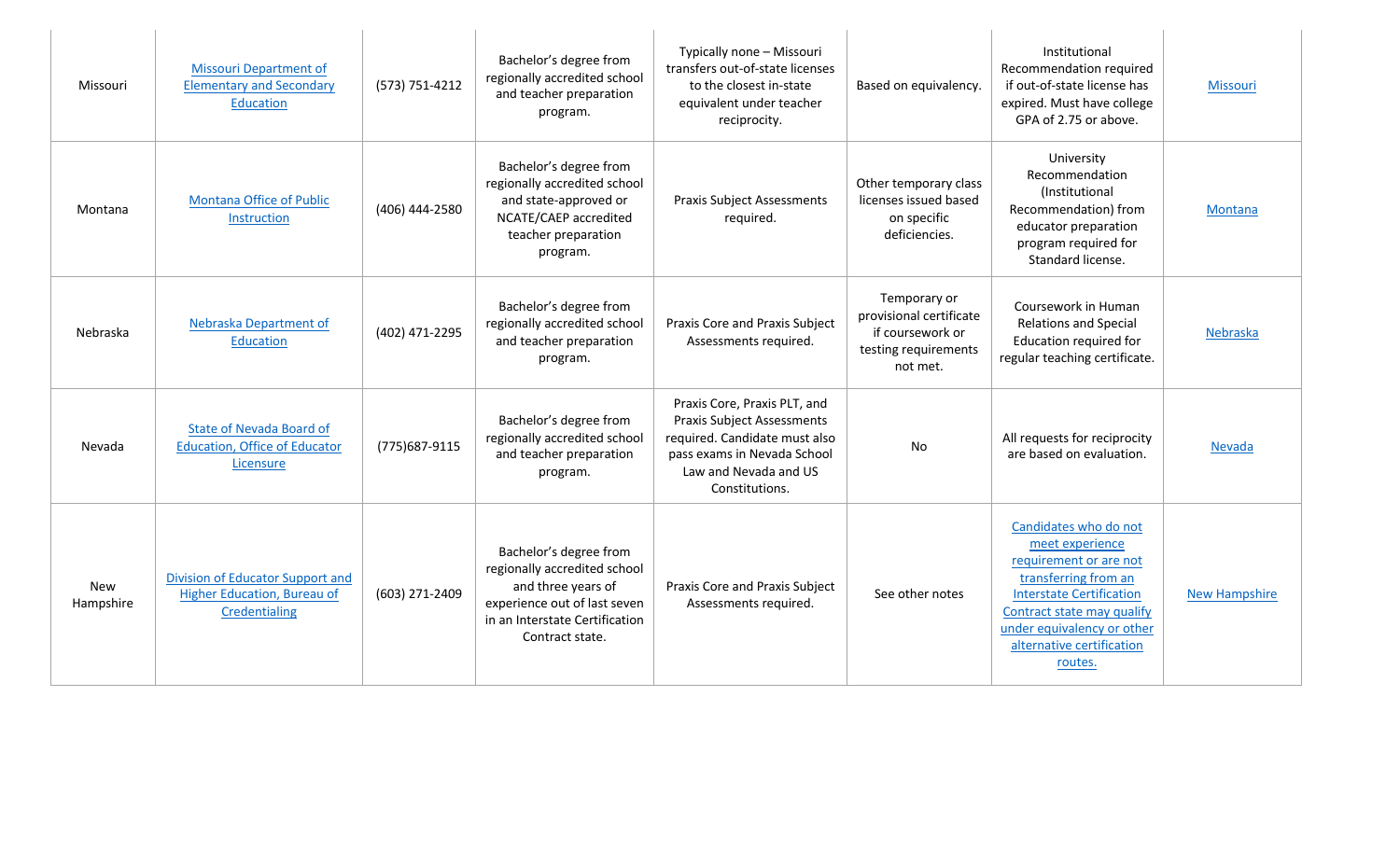| New Jersey     | <b>New Jersey Department of Higher</b><br>Education                   | (609) 376-3500 | Bachelor's degree from<br>regionally accredited school,<br>state approved or<br>NCATE/CAEP accredited<br>teacher preparation<br>program, and two years of<br>"effective" rated experience<br>within last 3 years.                            | <b>Praxis Subject Assessments</b><br>required.                                                                                                                                                              | Only if equivalent<br>temporary certificate<br>held in another state.                                   | Experience requirement<br>waived with NBPTS<br>certification.                                                                                                                                           | <b>New Jersey</b>     |
|----------------|-----------------------------------------------------------------------|----------------|----------------------------------------------------------------------------------------------------------------------------------------------------------------------------------------------------------------------------------------------|-------------------------------------------------------------------------------------------------------------------------------------------------------------------------------------------------------------|---------------------------------------------------------------------------------------------------------|---------------------------------------------------------------------------------------------------------------------------------------------------------------------------------------------------------|-----------------------|
| New Mexico     | <b>New Mexico Public Education</b><br>Department                      | (505) 827-5821 | Bachelor's degree from<br>regionally accredited school<br>and state-approved teacher<br>preparation program and at<br>least one year of teaching<br>experience.                                                                              | Must have passed teacher<br>competency exam in<br>jurisdiction where current<br>teaching license was issued.                                                                                                | No                                                                                                      | Approved program and<br>testing requirements<br>waived with NBPTS<br>certification. License level<br>for reciprocal teaching<br>certification issued is based<br>on years of teaching<br>experience.    | <b>New Mexico</b>     |
| New York       | <b>Office of Teaching Initiatives</b>                                 | (518) 474-3901 | Bachelor's degree with 2.5<br>GPA or higher from<br>regionally accredited school<br>and teacher preparation<br>program that meets New<br>York approval standards and<br>three years of public-school<br>teaching experience in one<br>state. | Must take New York's edTPA,<br><b>Educating All Students,</b><br>Academic Literacy Skills, and<br>Content Specialty exams<br>through NES. NBPTS certified<br>teachers are exempt from<br>exam requirements. | Conditional certificate<br>if candidate meets all<br>requirements except<br>edTPA exam or<br>workshops. | Initial certificate requires<br>taking workshops in child<br>abuse, school violence<br>prevention, needs of<br>children with autism, and<br>training in harassment,<br>bullying, and<br>discrimination. | <b>New York</b>       |
| North Carolina | North Carolina Department of<br><b>Public Instruction</b>             | (919) 807-3300 | Bachelor's degree from<br>regionally accredited school<br>and state-approved teacher<br>preparation program.                                                                                                                                 | <b>Praxis Subject Assessments</b><br>required. Elementary and<br><b>Exceptional Children</b><br>endorsements also require<br>North Carolina Foundations of<br>Reading and General<br>Curriculum exams.      | No                                                                                                      | Whether candidate<br>receives Standard<br>Professional 1 or 2 depends<br>on years of experience.                                                                                                        | <b>North Carolina</b> |
| North Dakota   | <b>North Dakota Education</b><br><b>Standards and Practices Board</b> | 701) 328-9647  | Bachelor's degree with at<br>least a 2.50 GPA from<br>regionally accredited school<br>and state-approved teacher<br>preparation program.                                                                                                     | Praxis Core and Praxis Subject<br>Assessments required.                                                                                                                                                     | Interim certificate if<br>coursework or testing<br>requirements not met.                                | North Dakota Native<br>American and Multicultural<br>Studies course required for<br>Initial license.                                                                                                    | <b>North Dakota</b>   |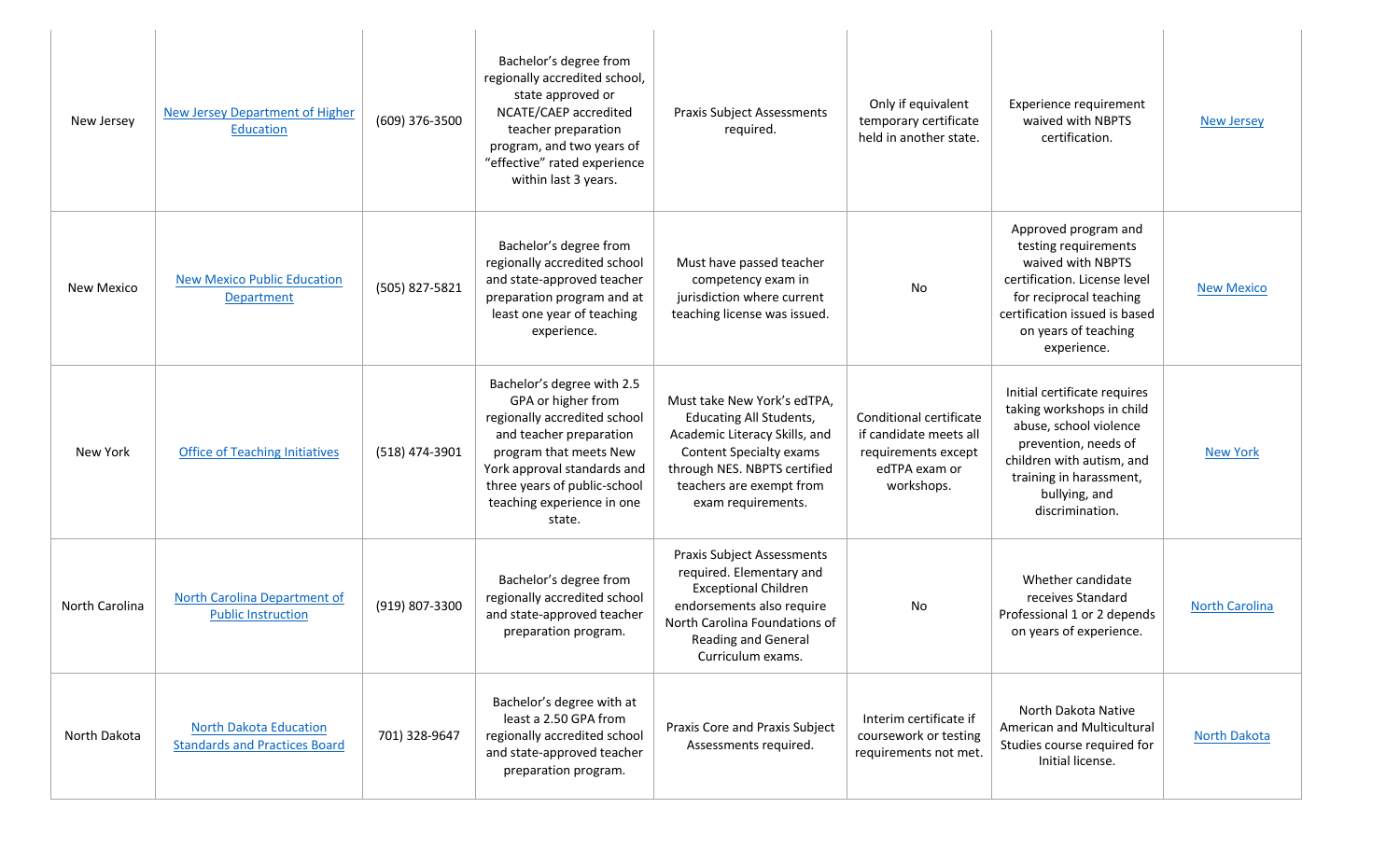| Ohio         | <b>Ohio Department of Education</b>                                               | (877) 644-6338 | Bachelor's degree from<br>regionally accredited school<br>and state-approved teacher<br>preparation program.                                                                                                                                                          | Ohio Assessments for<br>Educators (OAE) or Praxis<br>Subject Assessments may be<br>required based on evaluation.                                                                       | Resident educator<br>license if less than 3<br>years of experience.                                                              | Must have at least 12<br>semester hours of reading<br>pedagogy for full standard<br>license. | Ohio                |
|--------------|-----------------------------------------------------------------------------------|----------------|-----------------------------------------------------------------------------------------------------------------------------------------------------------------------------------------------------------------------------------------------------------------------|----------------------------------------------------------------------------------------------------------------------------------------------------------------------------------------|----------------------------------------------------------------------------------------------------------------------------------|----------------------------------------------------------------------------------------------|---------------------|
| Oklahoma     | Oklahoma State Department of<br><b>Education</b>                                  | (405) 521-3301 | Bachelor's degree from<br>regionally accredited school<br>and state-approved teacher<br>preparation program.                                                                                                                                                          | Oklahoma General Education,<br>Subject Area, and Professional<br>Teaching exams or out-of-state<br>equivalents required.                                                               | No                                                                                                                               | Verification of experience<br>required.                                                      | Oklahoma            |
| Oregon       | <b>Teacher Standards and Practices</b><br>Commission                              | (503) 378-3586 | Bachelor's degree from<br>regionally accredited school<br>and state-approved teacher<br>preparation program.                                                                                                                                                          | Must have passed acceptable<br>subject matter exam or the<br>Oregon Educator Licensure<br>Assessments (ORELA). Test of<br>US and Oregon civil rights laws<br>and ethics also required. | Reciprocal teaching<br>license is temporary<br>based on fulfilling<br>deficiencies.                                              | State of initial certificate<br>must be NASDTEC<br>member.                                   | Oregon              |
| Pennsylvania | Pennsylvania Department of<br>Education                                           | (717) 783-6788 | Bachelor's degree from<br>regionally accredited school<br>and state-approved teacher<br>preparation program.                                                                                                                                                          | Acceptable basic skills, subject<br>matter, and pedagogy<br>assessments required. Must<br>meet Pennsylvania's qualifying<br>scores for any exam(s) taken.                              | No                                                                                                                               | Teacher preparation<br>program requirement<br>waived with 2 years of<br>experience.          | Pennsylvania        |
| Puerto Rico  | Puerto Rico State Department of<br>Education                                      | (787) 759-2000 | A Bachelor's degree is<br>required for both certified<br>teachers and ESL teachers,<br>but certified teachers will<br>also need to produce a valid<br>teaching license in their<br>state or country of origin,<br>and ESL teachers will need a<br>TEFL certification. |                                                                                                                                                                                        |                                                                                                                                  |                                                                                              | Puerto Rico         |
| Rhode Island | <b>Rhode Island Department of</b><br><b>Elementary and Secondary</b><br>Education | (401) 222-4600 | Bachelor's degree from<br>regionally accredited school<br>and state-approved teacher<br>preparation program.                                                                                                                                                          | Praxis Core, Praxis PLT, and<br><b>Praxis Subject Assessments</b><br>required for most subjects and<br>grade levels.                                                                   | Qualified applications<br>for teaching<br>reciprocity between<br>states leads to a<br>Temporary Initial<br>Educator Certificate. | Certificate held must be<br>NASDTEC Stage 3 or higher.                                       | <b>Rhode Island</b> |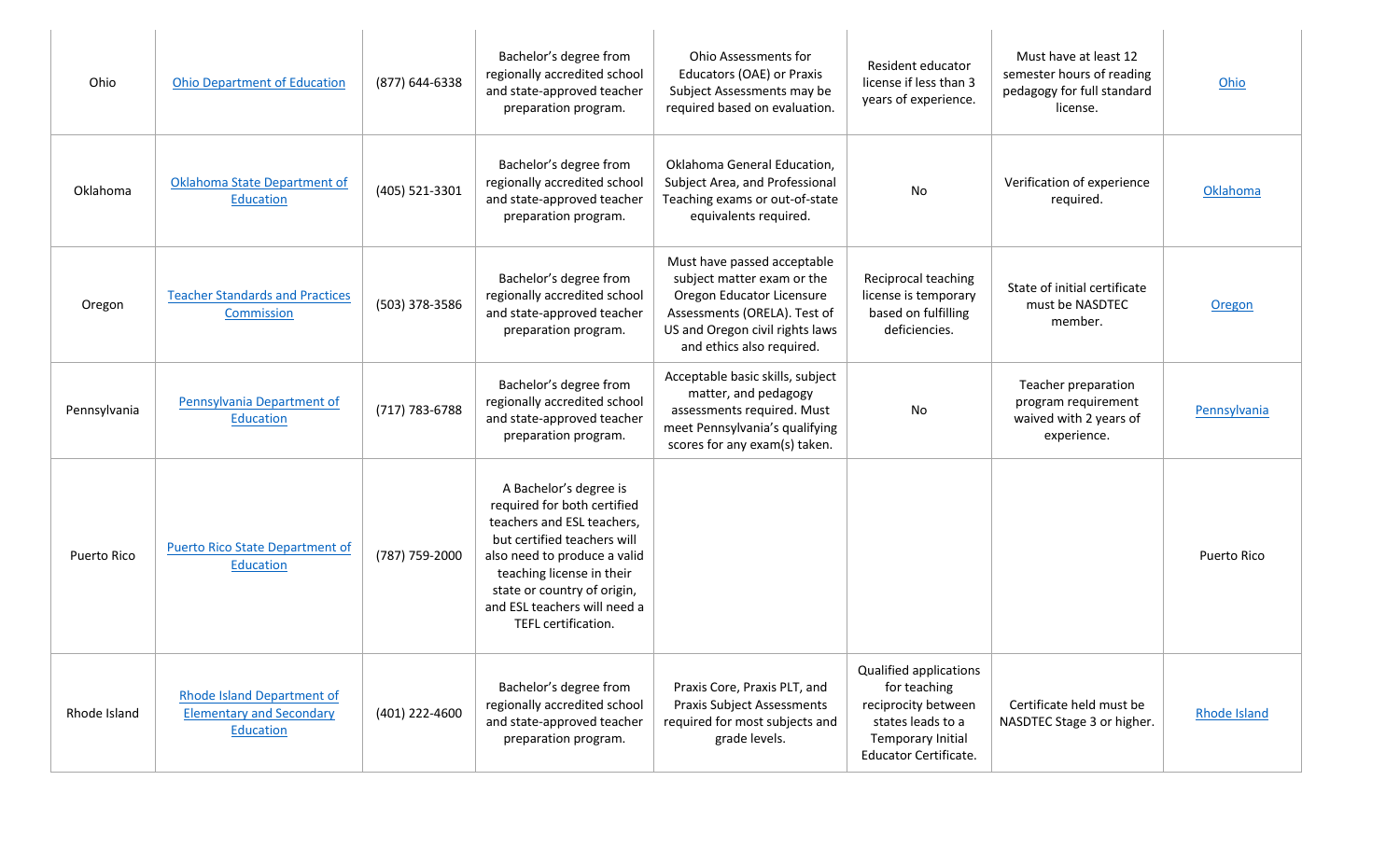| South Carolina | South Carolina Department of<br>Education               | (803) 734-8500 | Bachelor's degree from<br>regionally accredited school<br>and state-approved teacher<br>preparation program.                | Praxis PLT and Praxis Subject<br>Assessments required.                                               | No                                                                                               | Temporary, lateral, or<br>alternative certificates are<br>not eligible for reciprocal<br>teacher certification.<br>Teaching certificate issued<br>depends on years of<br>experience.                                                                                   | <b>South Carolina</b> |
|----------------|---------------------------------------------------------|----------------|-----------------------------------------------------------------------------------------------------------------------------|------------------------------------------------------------------------------------------------------|--------------------------------------------------------------------------------------------------|------------------------------------------------------------------------------------------------------------------------------------------------------------------------------------------------------------------------------------------------------------------------|-----------------------|
| South Dakota   | South Dakota Department of<br>Education                 | (605) 773-3134 | Bachelor's degree from<br>regionally accredited school<br>and teacher preparation<br>program.                               | <b>Praxis Subject Assessments</b><br>required.                                                       | One-year certificate if<br>missing coursework or<br>testing requirements.                        | Coursework in human<br>relations and South Dakota<br>Indian studies required for<br>unrestricted license.                                                                                                                                                              | <b>South Dakota</b>   |
| Texas          | <b>Texas State Board of Education</b>                   | (512) 463-9734 | Bachelor's degree from<br>regionally accredited school<br>and teacher preparation<br>program.                               | <b>Texas Education Agency (TEA)</b><br>or comparable exams in<br>another state required.             | One-year certificate if<br>testing requirements<br>are not met.                                  | Credentials review is<br>offered prior to application<br>for a fee.                                                                                                                                                                                                    | <b>Texas</b>          |
| Utah           | <b>Utah State Board of Education</b>                    | (801) 538-7740 | Bachelor's degree from<br>regionally accredited school<br>and NCATE/TEAC/CAEP<br>accredited teacher<br>preparation program. | <b>Praxis Subject Assessments</b><br>typically required but<br>equivalent exams may be<br>evaluated. | No. All qualifying<br>requests for<br>reciprocity receive a<br>Level 1 Utah Educator<br>License. | Educator ethics review also<br>required. Candidates with<br>less than 3 years of<br>experience must<br>participate in Early Years<br>Enhancement.                                                                                                                      | Utah                  |
| Vermont        | Vermont Agency of Education-<br><b>Licensing Office</b> | (802) 828-2390 | Bachelor's degree from<br>regionally accredited school<br>and teacher preparation<br>program.                               | Praxis Core and Praxis Subject<br>Assessments required.                                              | No                                                                                               | All qualifying requests for<br>reciprocity from NASDTEC<br>states receive a Level 1<br>Professional Educator's<br>License.                                                                                                                                             | Vermont               |
| Virgin Islands | <b>Virgin Islands Department of</b><br>Education        | (340) 774-0100 | Have a bachelor's degree<br>from an accredited or<br>approved institution                                                   | Pass the Praxis tests for their<br>certification area                                                |                                                                                                  | Submit official transcripts<br>from all accredited<br>institutions, demonstrate<br>proof of U.S. citizenship,<br>permanent residency or<br>other approved work<br>status, and Complete a<br>course in Virgin Islands<br>history within the first year<br>of employment |                       |